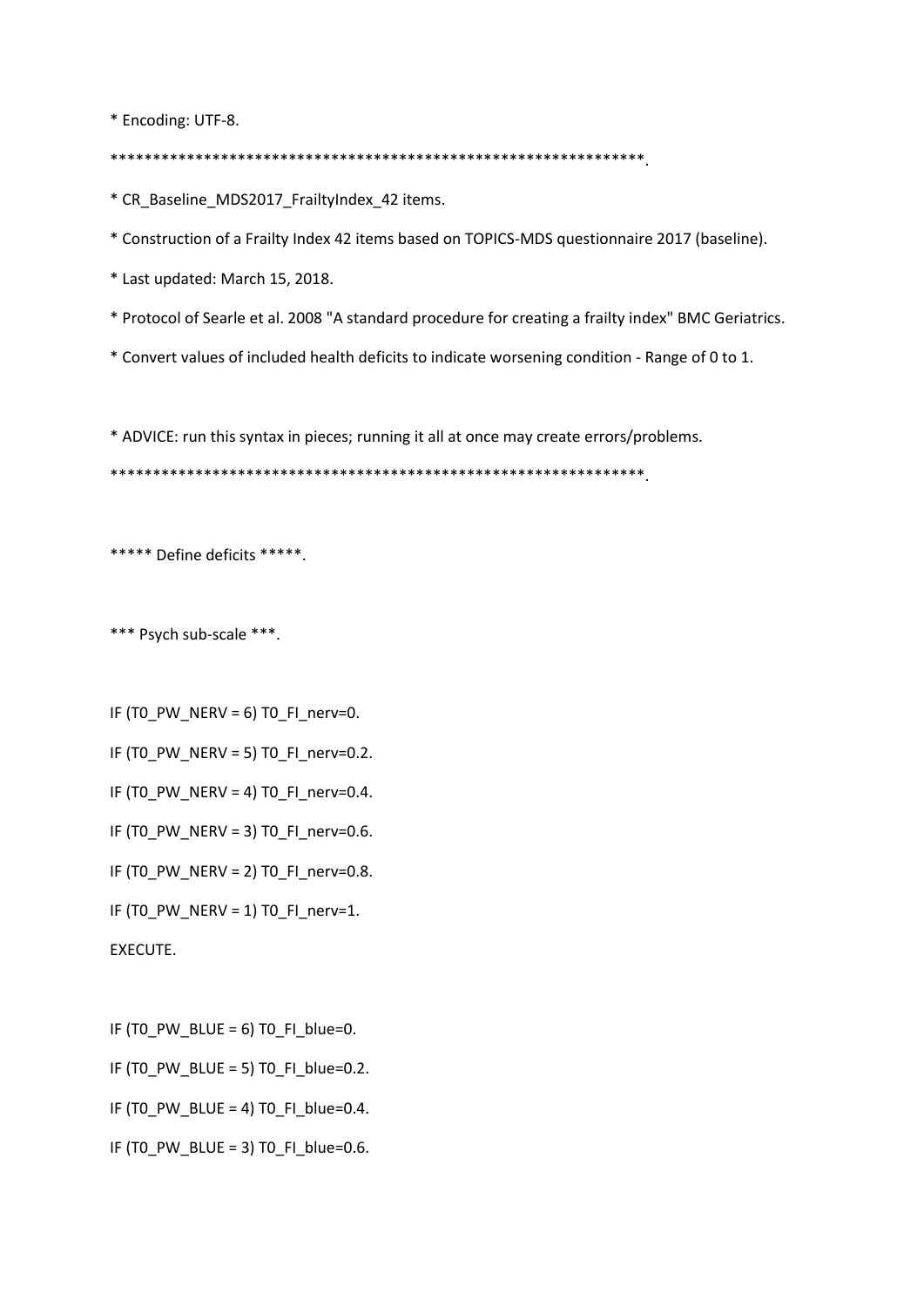IF (TO PW\_BLUE = 2) TO FI\_blue=0.8. IF (TO PW\_BLUE = 1) TO FI\_blue=1. EXECUTE.

IF  $(T0_PW_DOWN = 6)$  TO\_FI\_down=0. IF (TO PW\_DOWN = 5) TO FI\_down=0.2. IF (T0\_PW\_DOWN = 4) T0\_FI\_down=0.4. IF (T0\_PW\_DOWN = 3) T0\_FI\_down=0.6. IF (T0\_PW\_DOWN = 2) T0\_FI\_down=0.8. IF (T0\_PW\_DOWN = 1) T0\_FI\_down=1. EXECUTE.

IF  $(T0_PW_CALM = 6)$  TO  $F1_Calm = 1$ .

IF (T0\_PW\_CALM = 5) T0\_FI\_calm=0.8.

IF (TO\_PW\_CALM = 4) TO\_FI\_calm=0.6.

IF (T0\_PW\_CALM = 3) T0\_FI\_calm=0.4.

IF (TO\_PW\_CALM = 2) TO\_FI\_calm=0.2.

IF (TO PW CALM = 1) TO FI\_calm=0.

EXECUTE.

IF (TO PW HAPPY = 6) TO FI happy=1. IF (TO PW HAPPY = 5) TO FI happy=0.8. IF (T0\_PW\_HAPPY = 4) T0\_FI\_happy=0.6. IF (TO PW HAPPY = 3) TO FI happy=0.4. IF (TO PW HAPPY = 2) TO FI happy=0.2. IF (T0\_PW\_HAPPY = 1) T0\_FI\_happy=0. EXECUTE.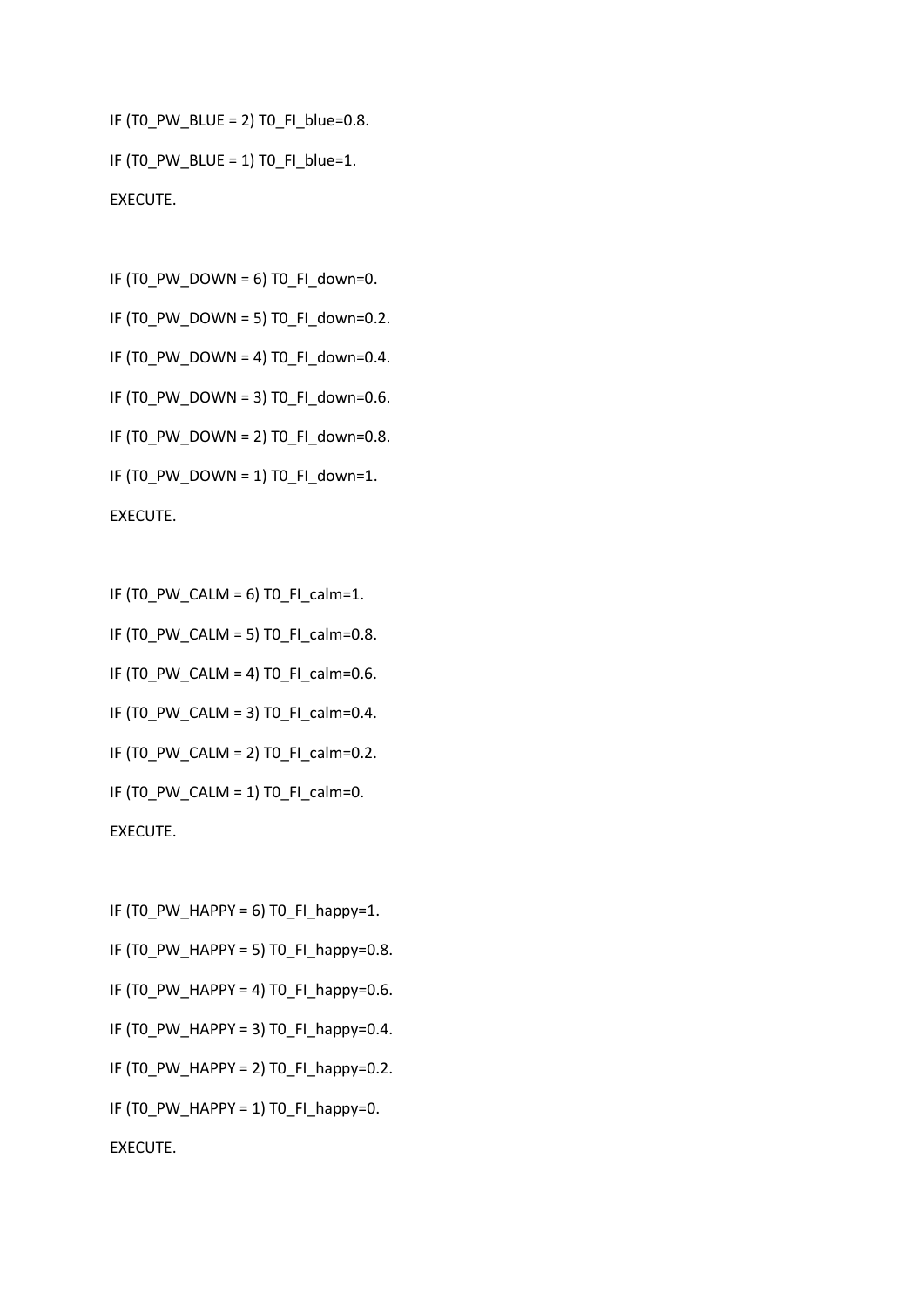\*\*\* EQ-5D-5L\*\*\*.

IF (T0\_EQ5MO = 1) T0\_FI\_EQ\_mob=0. IF (T0\_EQ5MO = 2) T0\_FI\_EQ\_mob=0.25. IF (T0\_EQ5MO = 3) T0\_FI\_EQ\_mob=0.5. IF (T0\_EQ5MO = 4) T0\_FI\_EQ\_mob=0.75. IF (T0\_EQ5MO = 5) T0\_FI\_EQ\_mob=1. EXECUTE.

IF (T0\_EQ5SC = 1) T0\_FI\_EQ\_selfcare=0. IF (T0\_EQ5SC = 2) T0\_FI\_EQ\_selfcare=0.25. IF (T0\_EQ5SC = 3) T0\_FI\_EQ\_selfcare=0.5. IF (T0\_EQ5SC = 4) T0\_FI\_EQ\_selfcare=0.75. IF (T0\_EQ5SC = 5) T0\_FI\_EQ\_selfcare=1. EXECUTE.

IF (TO EQ5ACT= 1) TO FI\_EQ\_act=0.

IF (T0\_EQ5ACT = 2) T0\_FI\_EQ\_act=0.25.

IF (T0\_EQ5ACT = 3) T0\_FI\_EQ\_act=0.5.

IF (TO\_EQ5ACT = 4) TO\_FI\_EQ\_act=0.75.

IF (TO\_EQ5ACT = 5) TO\_FI\_EQ\_act=1.

EXECUTE.

IF (T0\_EQ5PAIN= 1) T0\_FI\_EQ\_pain=0.

IF (T0\_EQ5PAIN = 2) T0\_FI\_EQ\_pain=0.25.

IF (TO EQ5PAIN = 3) TO FI\_EQ\_pain=0.5.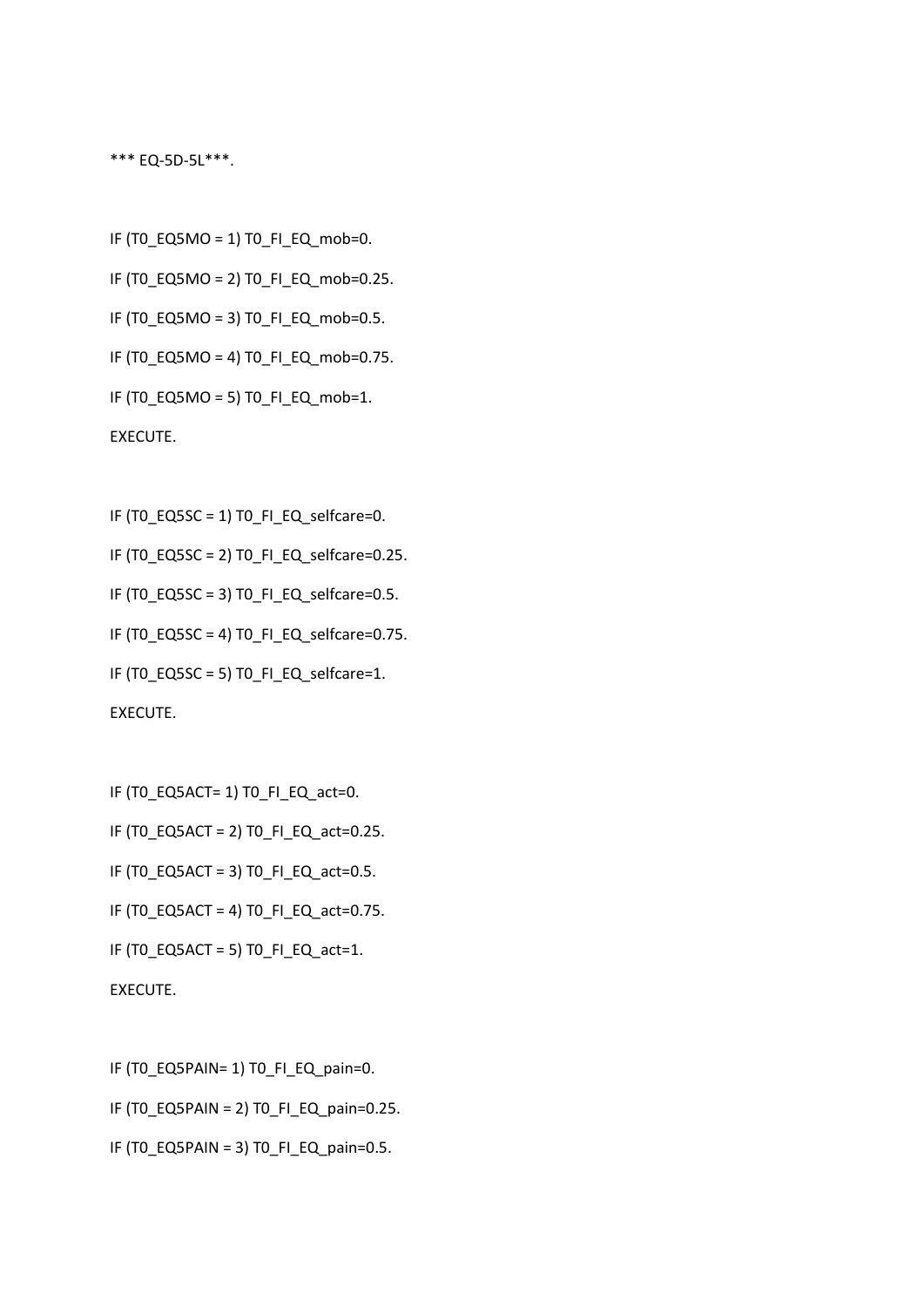```
IF (T0_EQ5PAIN = 4) T0_FI_EQ_pain=0.75.
```

```
IF (T0_EQ5PAIN = 5) T0_FI_EQ_pain=1.
EXECUTE.
```
IF (T0\_EQ5ANX= 1) T0\_FI\_EQ\_mood=0.

IF (T0\_EQ5ANX = 2) T0\_FI\_EQ\_mood=0.25.

IF (T0\_EQ5ANX = 3) T0\_FI\_EQ\_mood=0.5.

IF (T0\_EQ5ANX = 4) T0\_FI\_EQ\_mood=0.75.

IF (T0\_EQ5ANX = 5) T0\_FI\_EQ\_mood=1.

EXECUTE.

\*\*\* Social functioning and self-reported health \*\*\*.

IF (T0\_SOCFUNC = 5) T0\_FI\_SocFunc=0. IF (T0\_SOCFUNC = 4) T0\_FI\_SocFunc=0.25. IF (T0\_SOCFUNC = 3) T0\_FI\_SocFunc=0.50. IF (T0\_SOCFUNC = 2) T0\_FI\_SocFunc=0.75. IF (T0\_SOCFUNC = 1) T0\_FI\_SocFunc=1. EXECUTE.

IF (T0\_HEALTH = 0) T0\_FI\_Health=1.

- IF (T0\_HEALTH = 1) T0\_FI\_Health=0.9.
- IF (TO HEALTH = 2) TO FI\_Health=0.8.
- IF (T0\_HEALTH = 3) T0\_FI\_Health=0.7.
- IF (T0\_HEALTH = 4) T0\_FI\_Health=0.6.
- IF (TO HEALTH = 5) TO FI\_Health=0.5.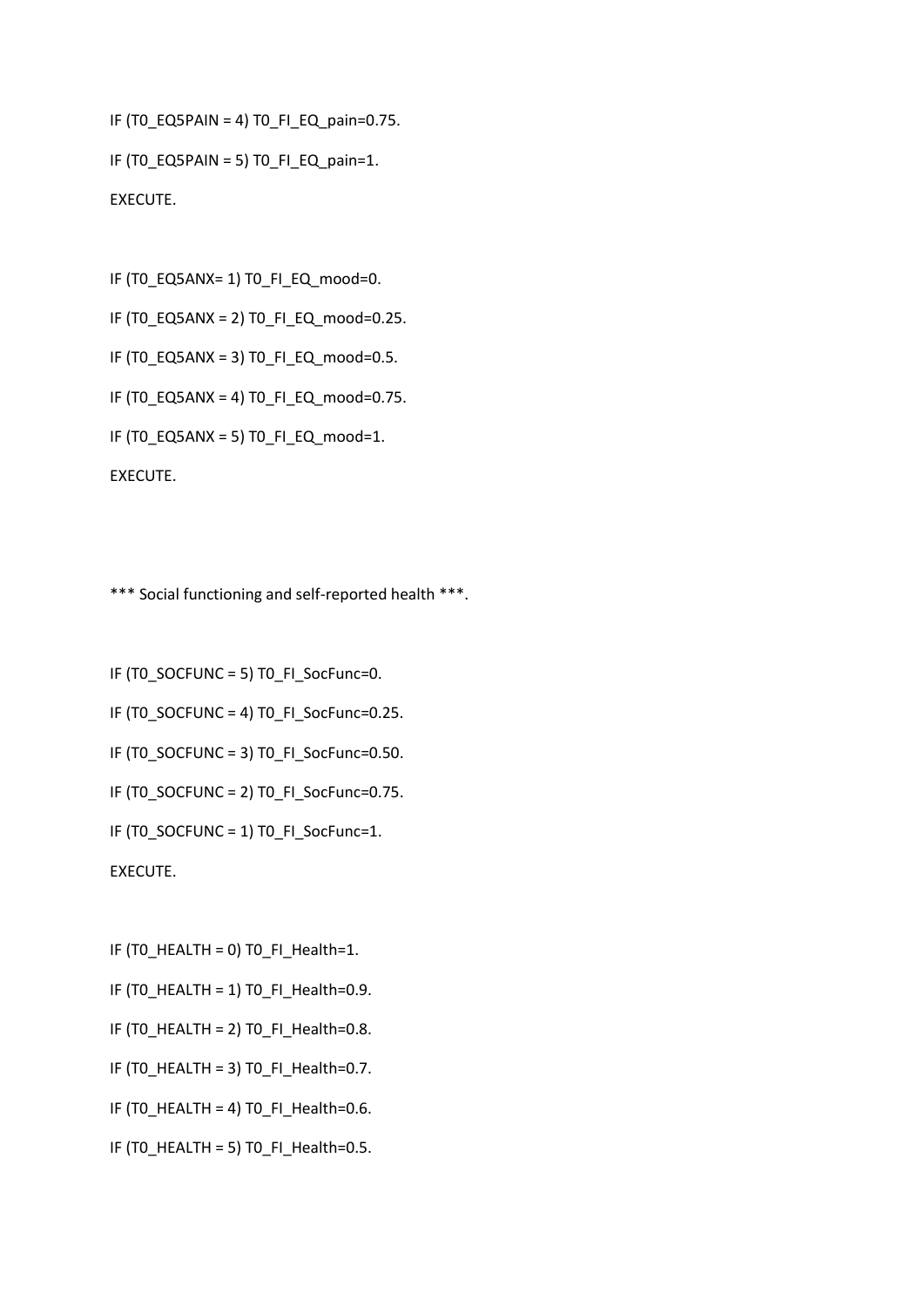IF (TO HEALTH = 6) TO FI\_Health=0.4.

IF (T0\_HEALTH = 7) T0\_FI\_Health=0.3.

IF (TO HEALTH = 8) TO FI\_Health=0.2.

IF (T0\_HEALTH = 9) T0\_FI\_Health=0.1.

IF (T0\_HEALTH = 10) T0\_FI\_Health=0.

EXECUTE.

\*\*\* Tasks and occupations in daily life \*\*\*.

IF (T0\_GARS\_DRES=1) T0\_FI\_GARS\_DRES=0.

IF (T0\_GARS\_DRES=2) T0\_FI\_GARS\_DRES=0.33.

IF (TO GARS DRES=3) TO FI GARS DRES=0.66.

IF (T0\_GARS\_DRES=4) T0\_FI\_GARS\_DRES=1. EXECUTE.

IF (T0\_GARS\_CHAIR=1) T0\_FI\_GARS\_CHAIR=0. IF (T0\_GARS\_CHAIR=2) T0\_FI\_GARS\_CHAIR=0.33. IF (T0\_GARS\_CHAIR=3) T0\_FI\_GARS\_CHAIR=0.66. IF (TO GARS CHAIR=4) TO FI GARS CHAIR=1. EXECUTE.

IF (T0\_GARS\_WASH=1) T0\_FI\_GARS\_WASH=0. IF (T0\_GARS\_WASH=2) T0\_FI\_GARS\_WASH=0.33. IF (TO GARS WASH=3) TO FI GARS WASH=0.66. IF (TO GARS WASH=4) TO FI GARS WASH=1. EXECUTE.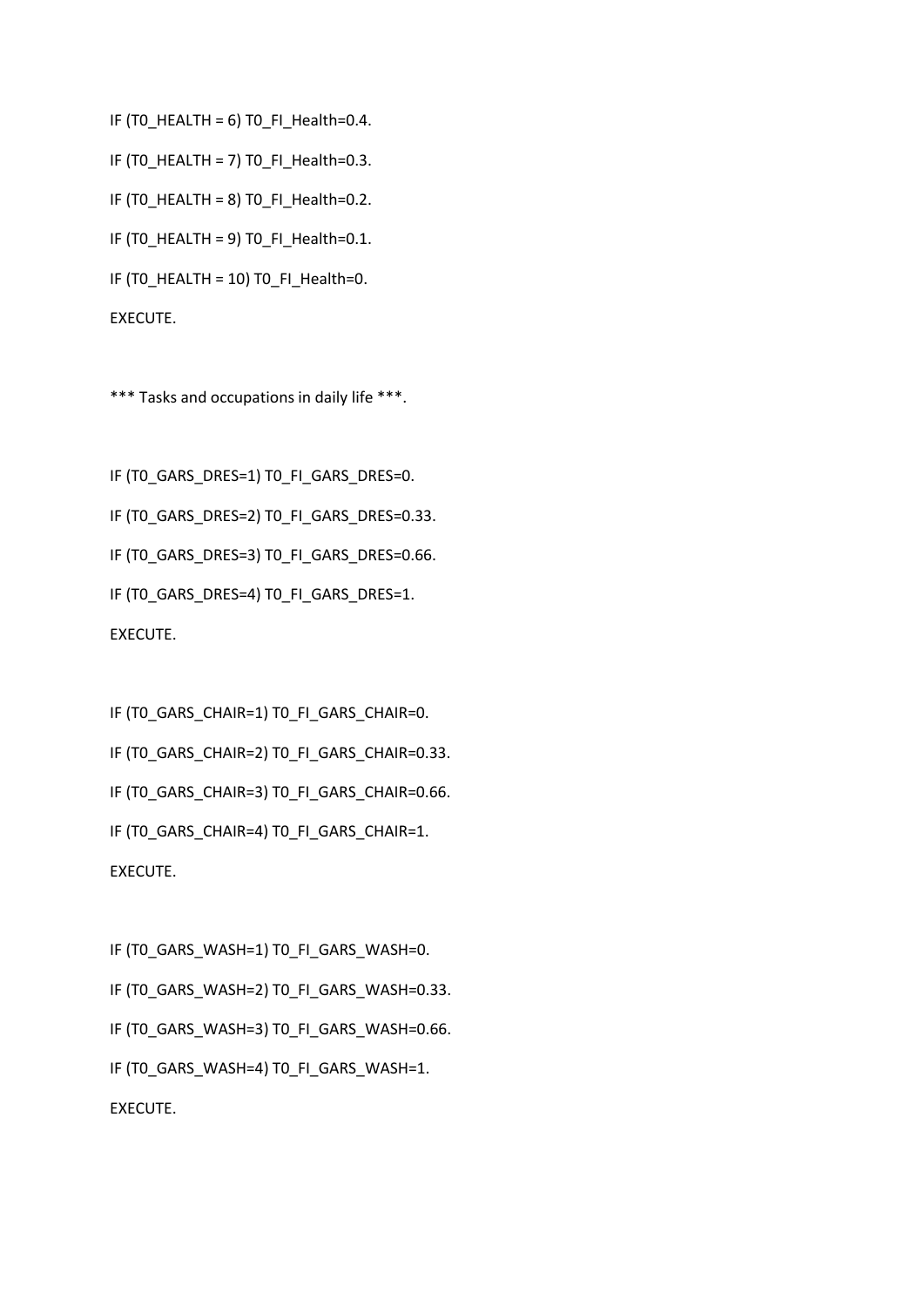IF (T0\_GARS\_STAIRS=1) T0\_FI\_GARS\_STAIRS=0. IF (T0\_GARS\_STAIRS=2) T0\_FI\_GARS\_STAIRS=0.33. IF (TO GARS STAIRS=3) TO FI GARS STAIRS=0.66. IF (TO GARS STAIRS=4) TO FI GARS STAIRS=1. EXECUTE.

IF (T0\_GARS\_WALK=1) T0\_FI\_GARS\_WALK=0. IF (T0\_GARS\_WALK=2) T0\_FI\_GARS\_WALK=0.33. IF (TO GARS WALK=3) TO FI GARS WALK=0.66. IF (TO GARS WALK=4) TO FI GARS WALK=1. EXECUTE.

IF (T0\_GARS\_FEET=1) T0\_FI\_GARS\_FEET=0. IF (T0\_GARS\_FEET=2) T0\_FI\_GARS\_FEET=0.33. IF (T0\_GARS\_FEET=3) T0\_FI\_GARS\_FEET=0.66. IF (T0\_GARS\_FEET=4) T0\_FI\_GARS\_FEET=1. EXECUTE.

IF (TO GARS HH=1) TO FI GARS HH=0. IF (T0\_GARS\_HH=2) T0\_FI\_GARS\_HH=0.33. IF (TO GARS HH=3) TO FI GARS HH=0.66. IF (TO GARS HH=4) TO FI GARS HH=1. EXECUTE.

IF (T0\_GARS\_SHOP=1) T0\_FI\_GARS\_SHOP=0. IF (T0\_GARS\_SHOP=2) T0\_FI\_GARS\_SHOP=0.33. IF (TO GARS SHOP=3) TO FI GARS SHOP=0.66.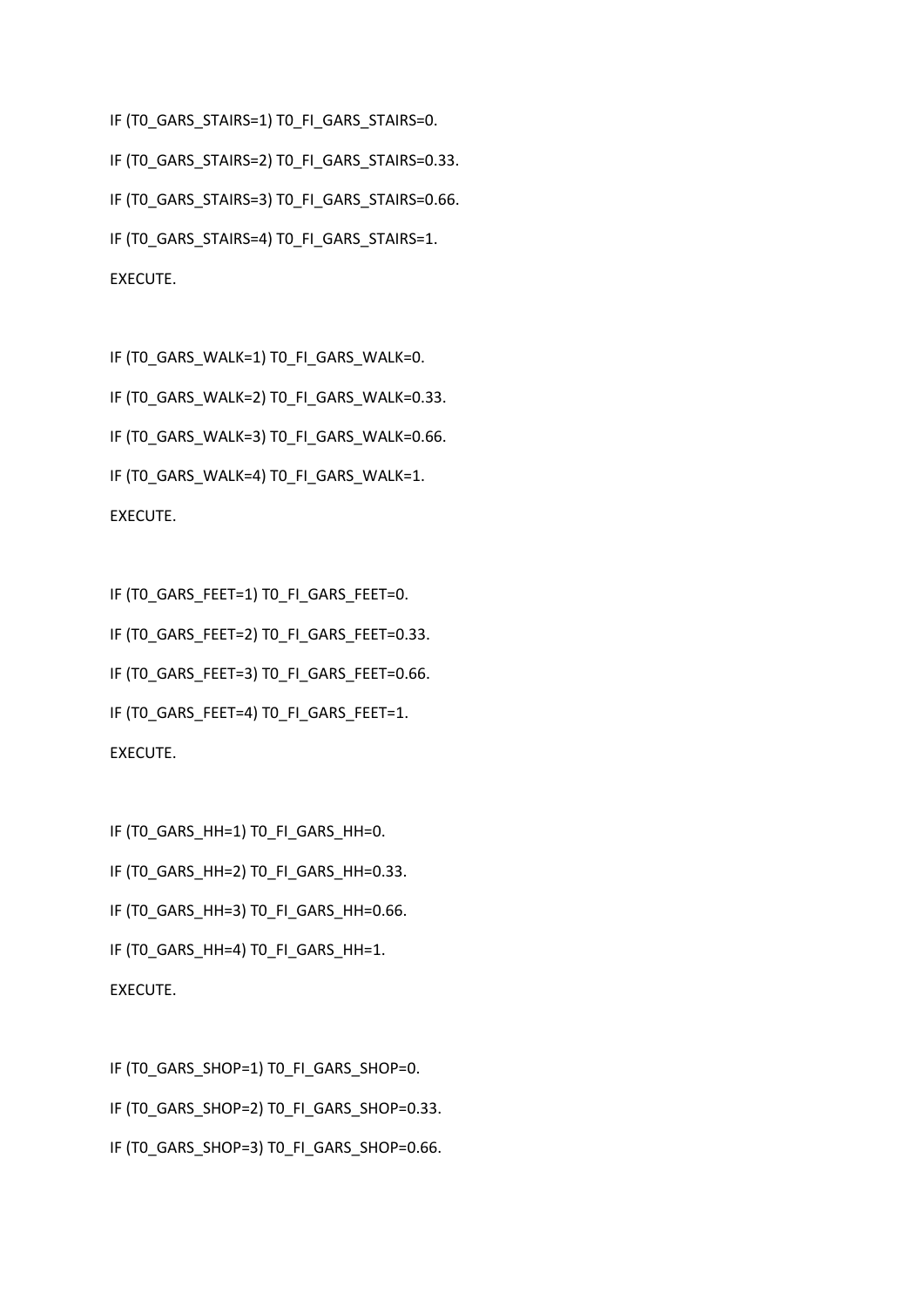IF (TO GARS SHOP=4) TO FI GARS SHOP=1. EXECUTE.

```
IF (TO LASA MED=1) TO FI LASA MED=0.
IF (TO LASA MED=2) TO FI LASA MED=0.33.
IF (TO LASA MED=3) TO FI LASA MED=0.66.
IF (T0_LASA_MED=4) T0_FI_LASA_MED=1.
EXECUTE.
```
IF (TO LASA TRANSP=1) TO FI LASA TRANSP=0.

IF (T0\_LASA\_TRANSP=2) T0\_FI\_LASA\_TRANSP=0.33.

IF (TO LASA TRANSP=3) TO FI LASA TRANSP=0.66.

IF (T0\_LASA\_TRANSP=4) T0\_FI\_LASA\_TRANSP=1.

EXECUTE.

\*\*\* Dental care is counted as one deficit \*\*\*.

IF (TO MOUTH\_PAIN=1) TO FI\_MOUTH\_PAIN = 0.25.

```
IF (TO MOUTH PAIN=0) TO FI_MOUTH_PAIN = 0.
```
IF (TO MOUTH CHEW=1) TO FI\_MOUTH\_CHEW = 0.25.

```
IF (TO MOUTH CHEW=0) TO FI_MOUTH_CHEW = 0.
```
IF (TO MOUTH DRY=1) TO FI\_MOUTH\_DRY = 0.25.

IF (TO MOUTH DRY=0) TO FI\_MOUTH\_DRY = 0.

IF (TO MOUTH\_SWAL=1) TO FI\_MOUTH\_SWAL = 0.25.

IF (TO MOUTH SWAL=0) TO FI\_MOUTH\_SWAL = 0.

EXECUTE.

COMPUTE TO FI\_MOUTH = SUM (TO\_FI\_MOUTH\_PAIN, TO\_FI\_MOUTH\_CHEW, T0\_FI\_MOUTH\_DRY, T0\_FI\_MOUTH\_SWAL).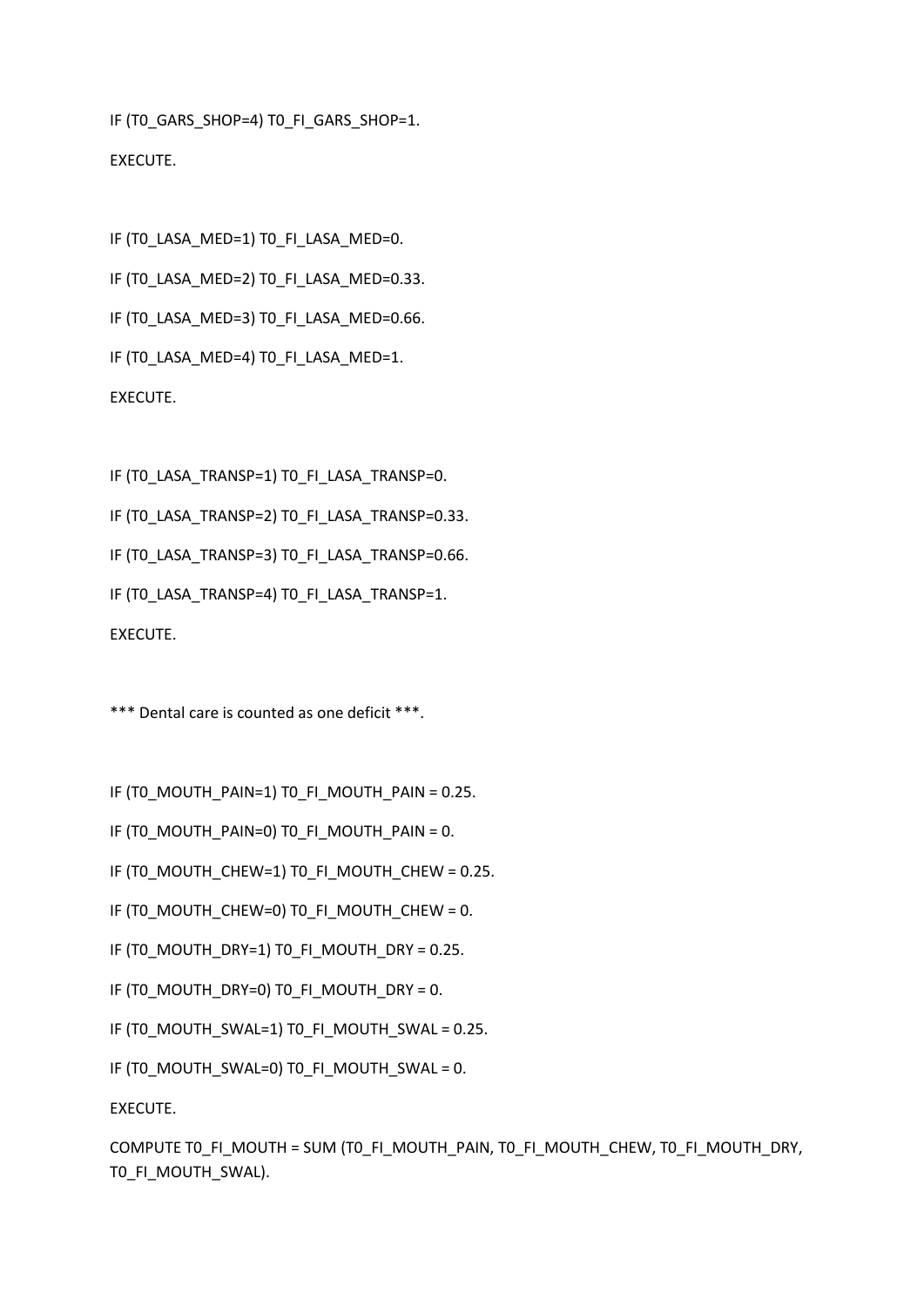EXECUTE.

\*\*\* Compute T0\_FI \*\*\*.

\*\*\* First determine the number of missing values \*\*\*.

COMPUTE TO Missing number FI=NMISS (TO FI\_Health, TO FI\_EQ\_mob, TO FI\_EQ\_selfcare, T0\_FI\_EQ\_act, T0\_FI\_EQ\_pain, T0\_FI\_EQ\_mood, T0\_LASA\_MEMO1, T0\_LASA\_FALL, T0\_MORB1,

T0\_MORB2, T0\_MORB3, T0\_MORB4, T0\_MORB5, T0\_MORB6, T0\_MORB7, T0\_MORB8, T0\_MORB9, T0\_MORB10, T0\_MORB11, T0\_MORB12, T0\_MORB13, T0\_MORB14,

T0\_MORB15, T0\_MORB16, T0\_MORB17, T0\_FI\_GARS\_DRES, T0\_FI\_GARS\_CHAIR, TO FI\_GARS\_WASH, TO FI\_GARS\_STAIRS,

T0\_FI\_GARS\_WALK, T0\_FI\_GARS\_FEET, T0\_FI\_GARS\_HH, T0\_FI\_GARS\_SHOP, T0\_FI\_LASA\_MED, T0\_FI\_LASA\_TRANSP, T0\_FI\_MOUTH, T0\_FI\_nerv, T0\_FI\_calm,

T0\_FI\_blue, T0\_FI\_happy, T0\_FI\_down, T0\_FI\_SocFunc).

EXECUTE.

\*\*\* Calculate the total number of deficits accrued \*\*\*.

COMPUTE T0\_Frailty\_total = sum (T0\_FI\_Health, T0\_FI\_EQ\_mob, T0\_FI\_EQ\_selfcare, T0\_FI\_EQ\_act, T0\_FI\_EQ\_pain, T0\_FI\_EQ\_mood, T0\_LASA\_MEMO1, T0\_LASA\_FALL, T0\_MORB1,

T0\_MORB2, T0\_MORB3, T0\_MORB4, T0\_MORB5, T0\_MORB6, T0\_MORB7, T0\_MORB8, T0\_MORB9, T0\_MORB10, T0\_MORB11, T0\_MORB12, T0\_MORB13, T0\_MORB14,

T0\_MORB15, T0\_MORB16, T0\_MORB17, T0\_FI\_GARS\_DRES, T0\_FI\_GARS\_CHAIR, T0\_FI\_GARS\_WASH, T0\_FI\_GARS\_STAIRS,

T0\_FI\_GARS\_WALK, T0\_FI\_GARS\_FEET, T0\_FI\_GARS\_HH, T0\_FI\_GARS\_SHOP, T0\_FI\_LASA\_MED, TO FI LASA TRANSP, TO FI\_MOUTH, TO FI\_nerv, TO FI\_calm,

TO FI\_blue, TO FI\_happy, TO FI\_down, TO FI\_SocFunc).

EXECUTE.

\*\*\* Examine different methods to address missing \*\*\*.

\*\*\* Complete case analysis - all deficits must be present (no missing values) \*\*\*.